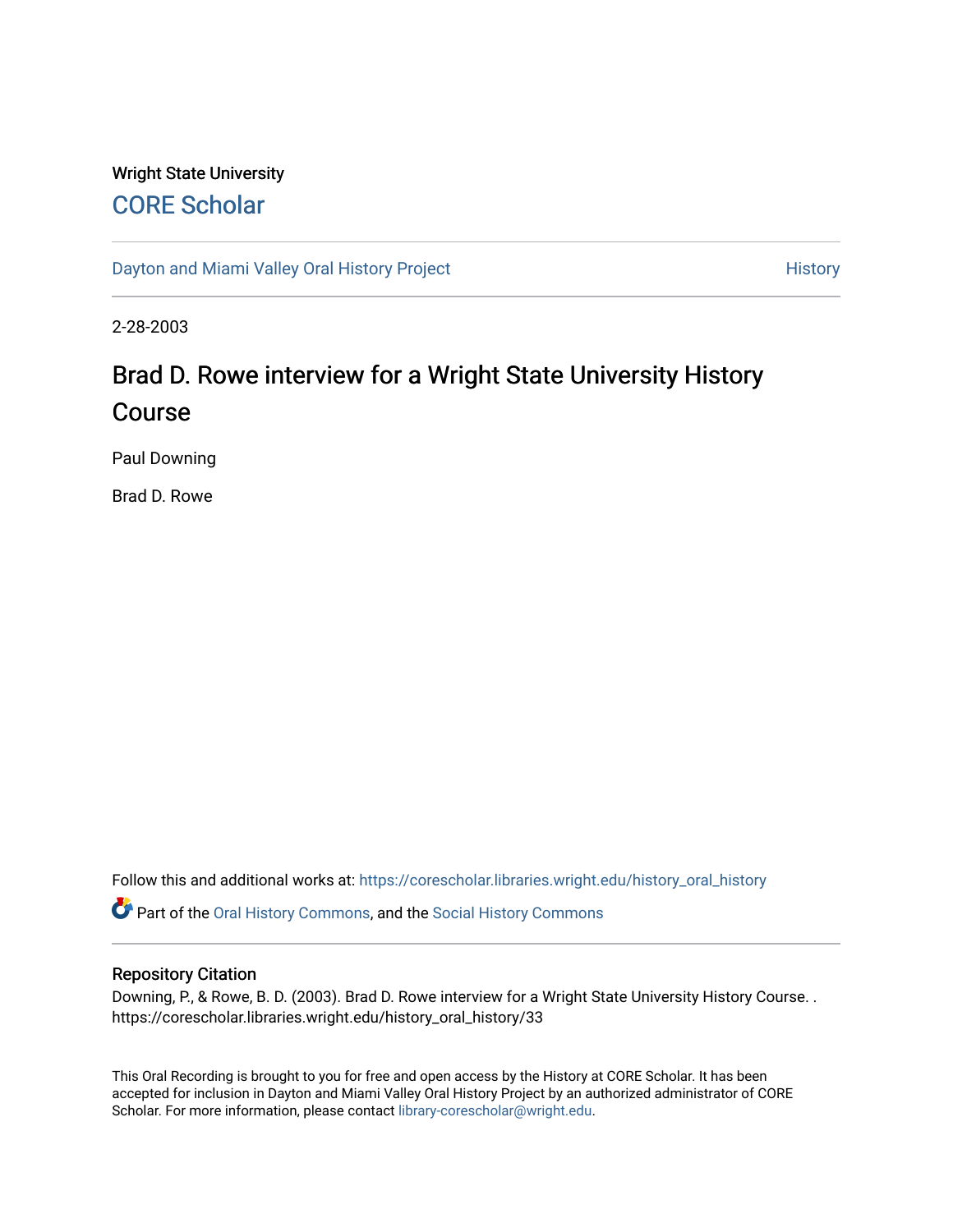This interview is ofWright State University student Brad Rowe. Brad is a senior Social Sciences Education major here at the school and he talks at length about his life in the area.

 $\bar{\chi}$  .

Brad begins the interview by saying a few words about his family and their whereabouts. He talks about living in Troy, Ohio and says that his commute of twenty or thirty minutes is probably average for a commuting Wright State student. Brad talks about growing up in the tiny town of West Milton, Ohio and relates that there really isn't much to do in a small town except ride a bike and play sports. He tells about his success with sports and how a love of track and field took him to Columbus State College for a brief season. Before college, however, Brad switched high schools his senior, a brave move he says, and tells about the effects of his transfer.

Brad also talks about his life after high school and how a job in Dayton brought him back from Columbus to the Dayton area. He says how he ended up at Wright State and talks about the aspects of this university that he finds favorable, and the ones he doesn't quite like. The interview deals with Brad's plans for being a high school history teacher and beyond. He has a special slant he wants to use to teach history to high school students and he explains it in detail.

The interviewer also discovers Brad's take on what it's like to be a young, poor student trying to work and pay rent and attend classes, along with the other million tasks college students have to do. He talks about seeing live bands and the places he travels to do just that. He complains about the lack ofmusical venues in Dayton, as compared with cities like Detroit, Chicago, and even Cincinnati. Brad discusses the things he does in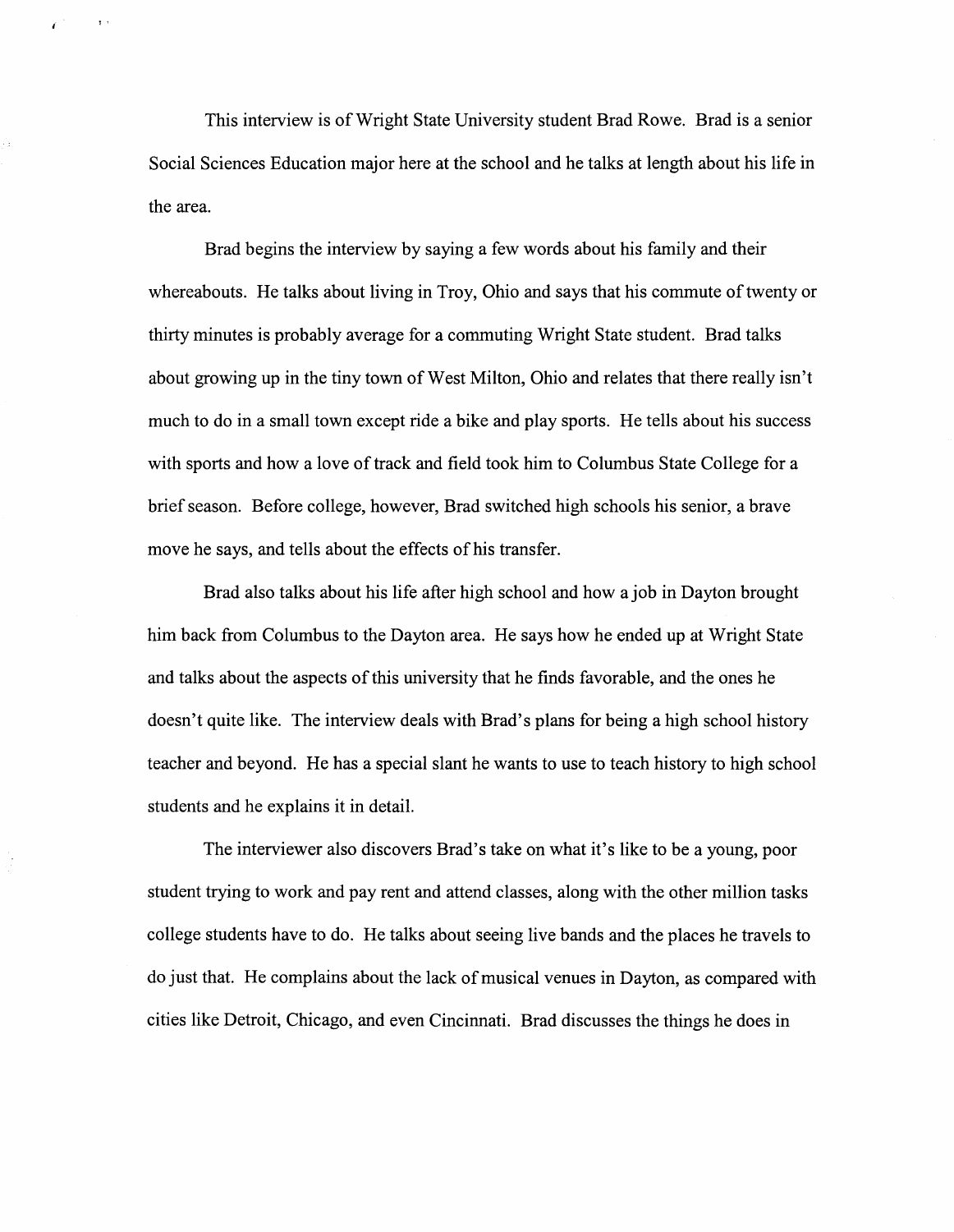downtown Dayton and talks about the cinema that not only shows good films, but also sells beer.

 $\bar{\mathbf{v}}$ 

 $\omega^{(t)}$ 

Most refreshingly, Brad talks about his future and rattles off the many big plans he has for himself. Anyone of them would be enough for most people to tackle but Brad isn't selling himself short. Best of all, Brad says that his plans, though big, aren't set in stone and whatever happens happens. He concludes the interview by talking about staying in Dayton for at least a little while after finishing college, but that after he is settled into his career a bit, he wouldn't mind moving somewhere warm.

This interview was done on a lazy Friday afternoon in the Student Union lounge across from the bookstore at Wright State University. The atmosphere was quiet and relaxed, as most students had gone home for the weekend. Brad was candid and funny and does a nice job relating a college student's life in Dayton Ohio.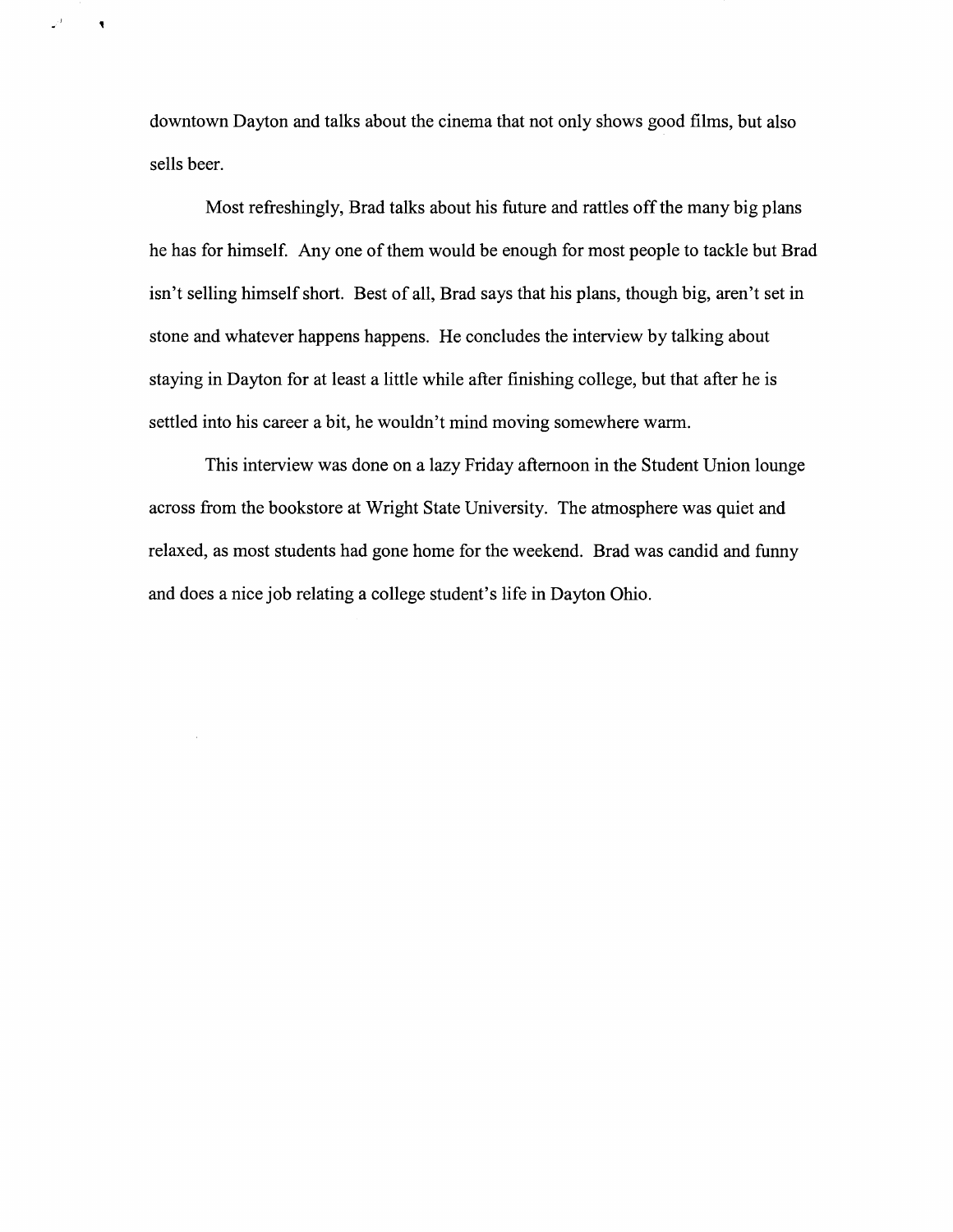*Alright Brad, why don't' you start by telling me a little bit about yourself.* 

My name is brad Rowe. I'm twenty-two years old. I attend Wright State University, social sciences education major, which is a fancy term for history teacher. And, I have about a year left in my undergraduate work and then I've got to get my masters degree and then I'll be ready to look for a job.

*Alright, where are you living now?* 

I live in Troy. It's about twenty, thirty minutes north of Wright State. I would consider it a medium to small size town. And, I live with one of my friends, but I will be moving in back with my mom in about a month.

*Alright. Speaking ofyour mom, what about your parents? Are they in the area?* 

Yeah, my mom lives in Troy also. My dad lives in Columbus with my sister and my brother. My brother is thirty, sister is twenty-six. Yeah, and they all live in Columbus. Me and my mom are here in Troy.

*What's your sister do?* 

She, she went to OU, communications major and she works for a business in Columbus. Dad works for Bank One, and my brother works for a golf course.

*So why don't you tell me about where you grew up.* 

I grew up in West Milton, which is a very, very small town.. North of here, ten minutes away from where I presently live. [It's a] small conservative community. That about it.

*What kind ofthings didyou do for fun in West Milton?* 

What did I do for fun in West Milton? There wasn't much to do. Rode my bike a lot, played sports, had a dog. When, yeah there wasn't much to do.

*What kind of sports did you play?* 

Really everything until I got into junior High. I played basketball and football and soccer and baseball. And then when I got into junior high you start focusing on school sports so it was really just track and soccer. Then, once I got into high school, soccer for my freshman and sophomore year, track all four years, cross country junior and senior year.

*What were your events in track?*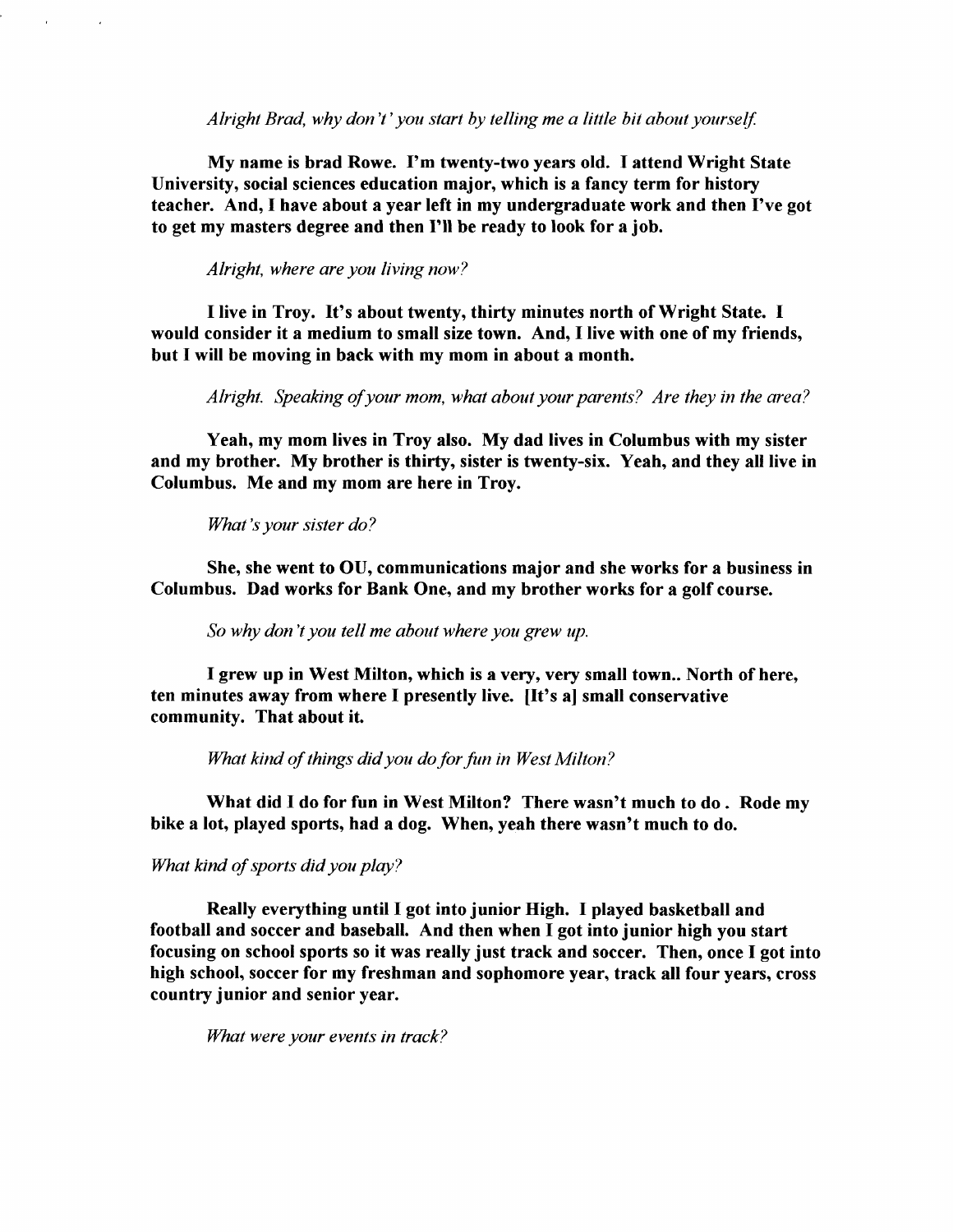Middle distance. 400 meters, 800 meters, mile. And then, my senior year, we actually placed second in state in the 4 by 800 meter relay.

*Alright.* 

I was pretty proud of that.

*Well congratulations.* 

Thank you.

*So what year did you graduate from West Milton?* 

Well actually I move to Covington my senior year. My mom moved to Troy that year and I wanted to go to a school with different and a better running program. I saw Covington was a great place for opportunity, and I went there and it was one of the best decisions I've ever made because I've met a lot of new people. Some of my best friends now are from Covington. I just wanted a change. It was actually a pretty...pretty, I want to say daring move for somebody their senior year to just pack up and move high schools, but you know, I still remain friends with people I knew from Milton and I made a lot of new friends so it was a good move.

*Do you see a lot of those people still?* 

From Covington or Milton?

*Both.* 

Yeah. Like I said some of my best friends are form Covington and from Milton. And one of my best friends from Milton I live with now, so yeah I still keep in touch with a lot of them.

*Didyou have any oddjobs growing up?* 

Odd jobs, yeah. I worked for my grandpa and my uncle. Me and my friend Mitchell would lay cement every now and again for my grandpa and bale hay. My first job was at the Pearson House, a little country type kitchen restaurant in downtown West Milton. (laughter) Well downtown, the main street.

*What did you do at the Pearson House?* 

I washed dishes. For about \$4.30 an hour. And in the summer I probably worked fifteen, twenty hours a week and I thought that was pretty rough at the time.

*Well, what were your plansfor after high school?*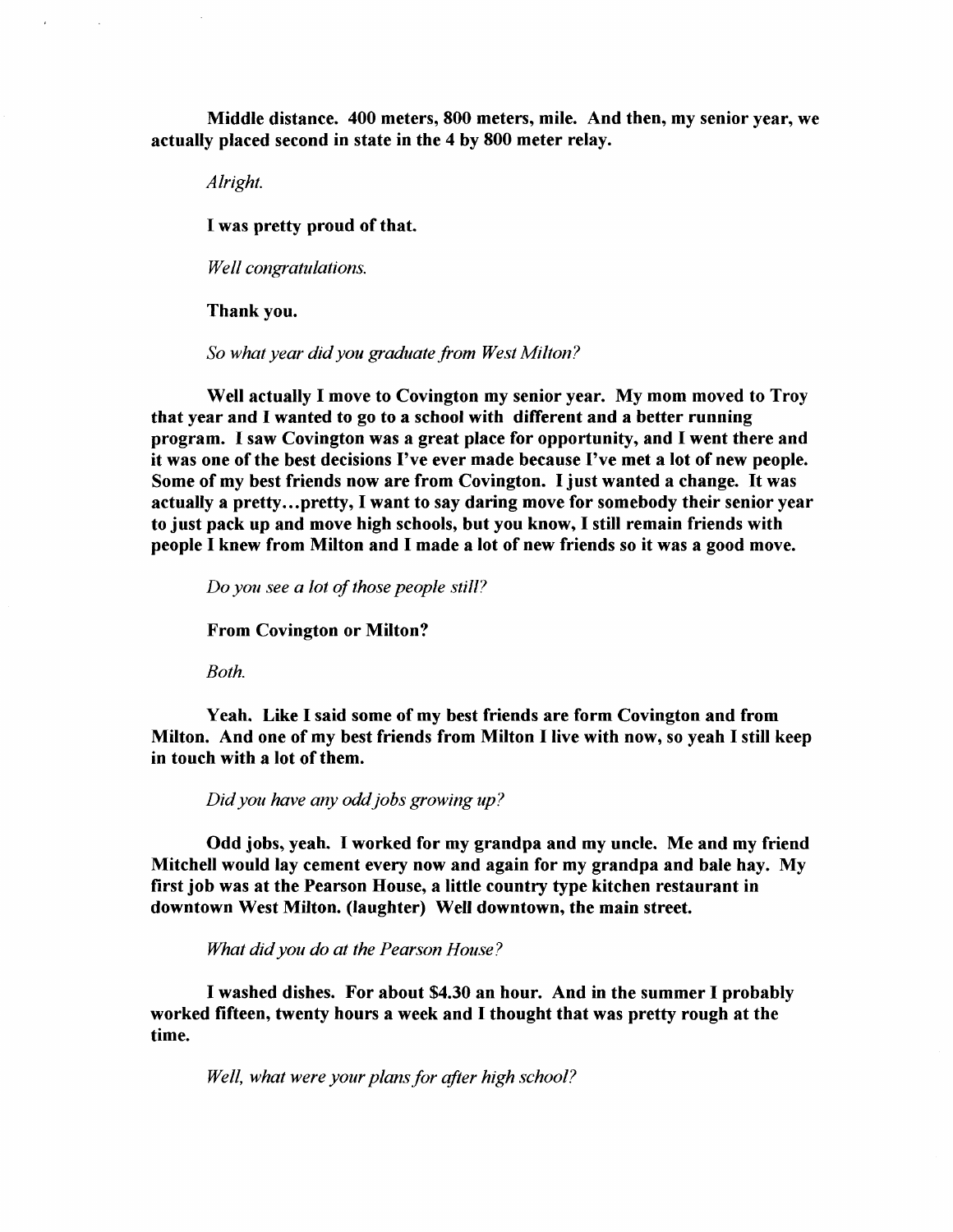Well, my freshman, well I guess my freshman, sophomore, and junior year I planned on going to a university and running track and cross country. And then I had some offers from a couple division three schools my senior year, but I wasn't sure if that's what I wanted to do so I just went to Columbus. I moved to Columbus with my dad and went to Columbus State Community College. I just took some classes because I wasn't sure what I wanted to do. And I did end up running track for them. But, it wasn't as enjoyable as I thought it would be. I mean I ran some of my best times and did well, but something just changed from high school, you know, to college t where it just wasn't as fun, as enjoyable. So, that's not what I wanted to do, and I ended up moving back here.

#### *How didyou decide to come to Wright State then?*

Well, I wanted to came back. I had a good job in the Dayton area at Cooper Tire, so I wanted to come back here and work as much as I could. I wanted to come back and live with my mom. And Wright State was cheap and a commuting college, so I just decided to come here.

#### *What do you like most about Wright State?*

What do I like most about Wright State? That a good question because I really don't know how much different it is than any other college campus and I would just....people are nice, the professors are nice. Like I said it's a commuting college so a lot of the students are in the same predicament I am, have to drive twenty or thirty minutes away.

*What don't you like about it?* 

What don't I like about it? It's on a military base which, so it tends to be very conservative, as opposed to any other college campus. The students here seem the most apolitical. Very, very, just very conservative. I mean, I don't think there's been one, you know one major anti-war rally or any kind of progressive demonstration since I've been here so that's kind of discouraging.

*So you saidyou were a Social Sciences Education major.* 

Right.

*How didyou decide that's what you wanted to do?* 

Really it was just an interest in history and wanting to teach history from a different point of view. Whether I'll be able to do that in high school or not is a different story, but...

*What point of view is that?*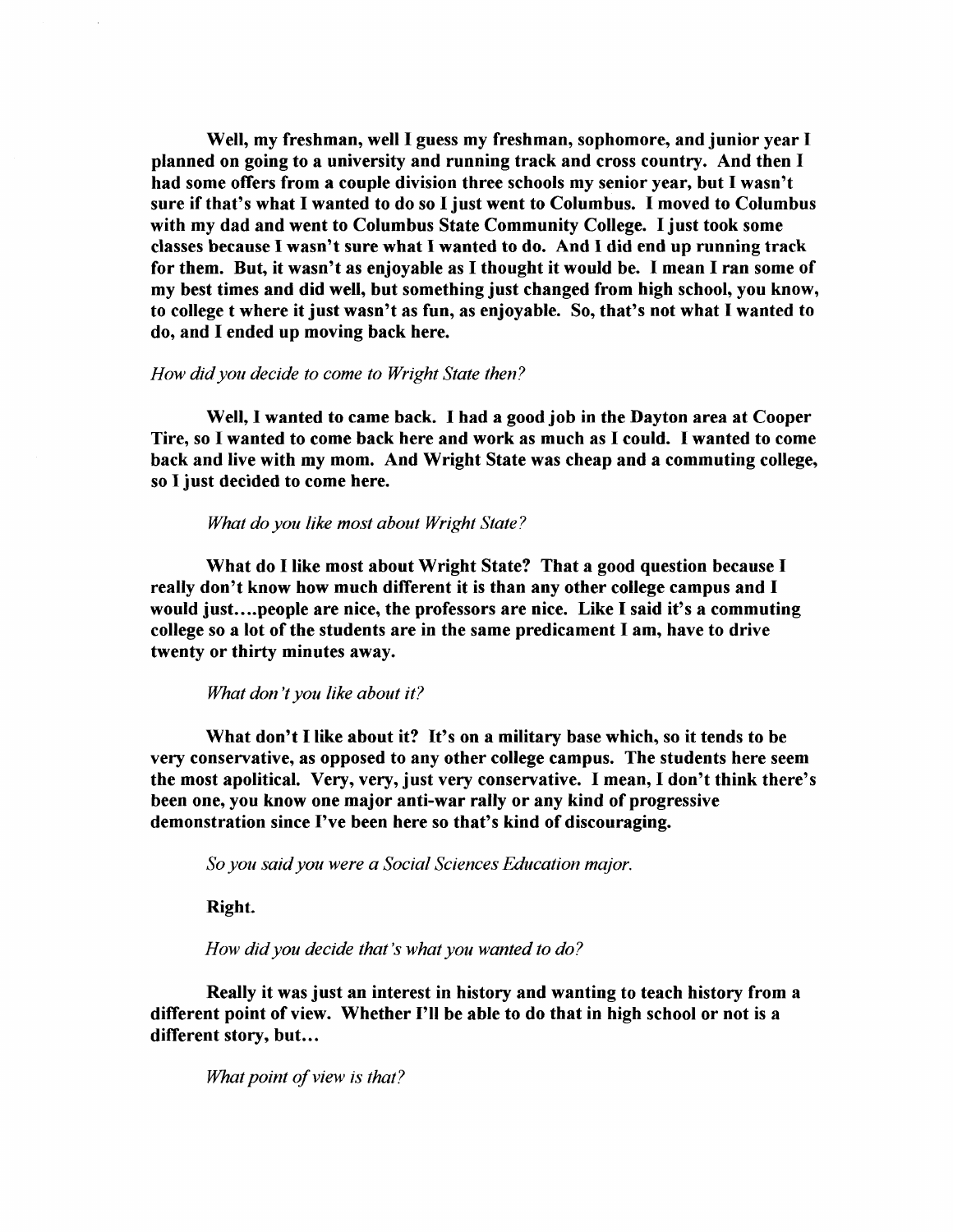It's umm, it would be from, I would almost say a subjective point of view, which is from, you could say the oppressed people of, well just take America for example. Labor struggles, civil rights movement, African Americans, Women's movements. Because in high school now it's just, the textbooks now just focus on what America, what American leaders were doing with German leaders, for instance in World War One. You know, I would want to focus on what was the labor movement thinking about in World War One. So, you know, kind of, kind of a different approach, it's becoming more common in college, but as far as high school, it's being neglected and I would like to take that kind of approach to teaching.

#### *1 see. Andhow much longer do you have to go to school here?*

I have about a year left and then I graduate with my bachelors, and I'll go straight in to my master's program.. And that will be about another year. Then throughout my masters I will be working on my certification and after that I should be able to find a job.

*Speaking offinding a job, what are your work plans for the future? Where do you*  want to work, where do you se yourself working? What kind of school? High school did *you say?* 

High school, secondary yeah. And within high school I would prefer to teach juniors and seniors, buy we'll see how that works out. Well, growing up in a small town made me want to not teach in a small town. So, I'd like to teach at a bigger school with a couple thousand students. A division one school. Something like Centerville, Beavercreek, Northmont, you know, a big school like that. Just, the small town atmosphere tends to be, you know, you see the same people everyday, you just know every person. I guess in a way that's good, but you know, in a way I want to see somebody new, meet somebody new every day. You know, and I hear stories about when I was growing up in high school about people that went to high school and said 'yeah there was people in my high school I didn't even know and I could meet new people everyday.' So I think that would be a positive thing to, to be able to see a new face everyday.

#### *Well, where are you working now? What are you doing for money?*

(laughter) Well, that's a good question because right now, well I'm employed right now with Tipp City district, I work at the (inaudible) Junior High, track coach. We just started up this week. The problem with that is I get one lump sum. I thought I could get paid biweekly, I was wrong. So I get one lump sum at the very end, which is mid May. And it'll be a sufficient amount so that'll be nice, but until then I have to find something, a part time job because I'm currently unemployed. Well, I'm employed but I need to find something else.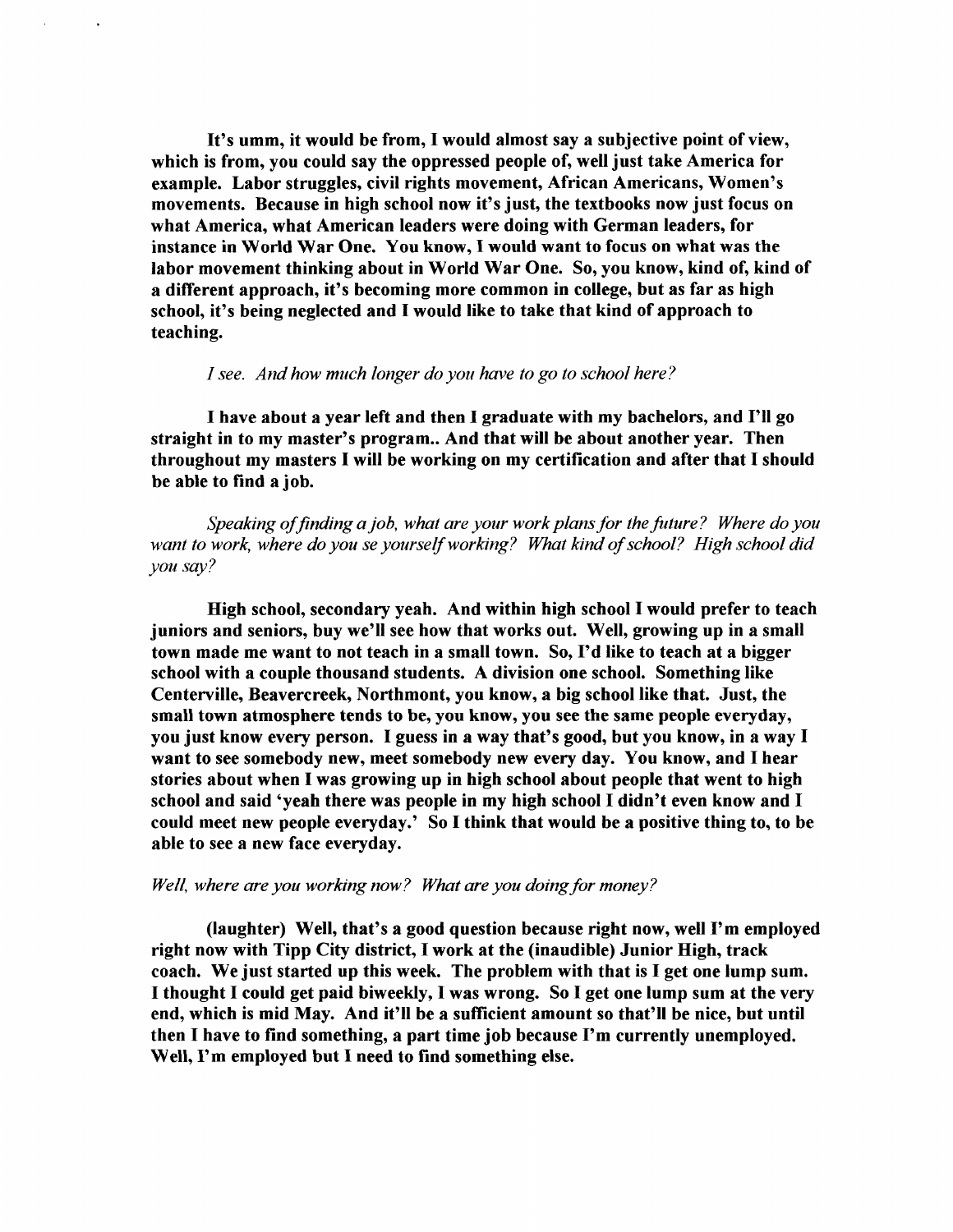*I see.* 

## But, I'll be moving back in with my mom within a month so I might be able to pull it ofT.

*Okay, you say now you're living with a friend from high school?* 

Yeah, Mitchell. We've been friends since second or third grade. I dated his sister for four years.

*Is that allowed? Are you supposed to do that?* 

Well, when you're in, when it's second through sixth grade, it's not that big of a deal. I think I kissed her knee one time. So, you know it wasn't that big of a deal.

*Not really hot and heavy.* 

It wasn't very hot and heavy so things didn't get rough between me and Mitchell, because I know that's one of the rules. You can't date you best friend's sister. But everything went okay and me and Mackenzie, I don't know if I mentioned her name. Her name's Mackenzie. Me and Mackenzie are still good friends now so that's worked out well. But yeah, me and Mitchell have a good relationship. He's just moving out because he's kind of financially in a rut, like I am. So, he needs to move back home, save some money until we graduate.

*Well what do you do for fun now?* 

For fun...

*There's got to be more to do now than there was in high school.* 

Yeah, there is. I hang out with my friends a lot. I try to go out to eat as much as I can even thought it costs money, but when you go to place like Taco Bell it's OK. I run. And I play guitar, yeah. I play guitar. I have two guitars, electric and acoustic, and actually I played last night for about two hours when I should have been studying for an exam today so I don't know if that's...

*I know how that goes.* 

Yeah, so I do that for fun, so...

*Ever think about starting up a band?* 

Yeah, actually me and one of my buddies wanted to start one up, but then I think that, that feeling goes away after a while when you realize...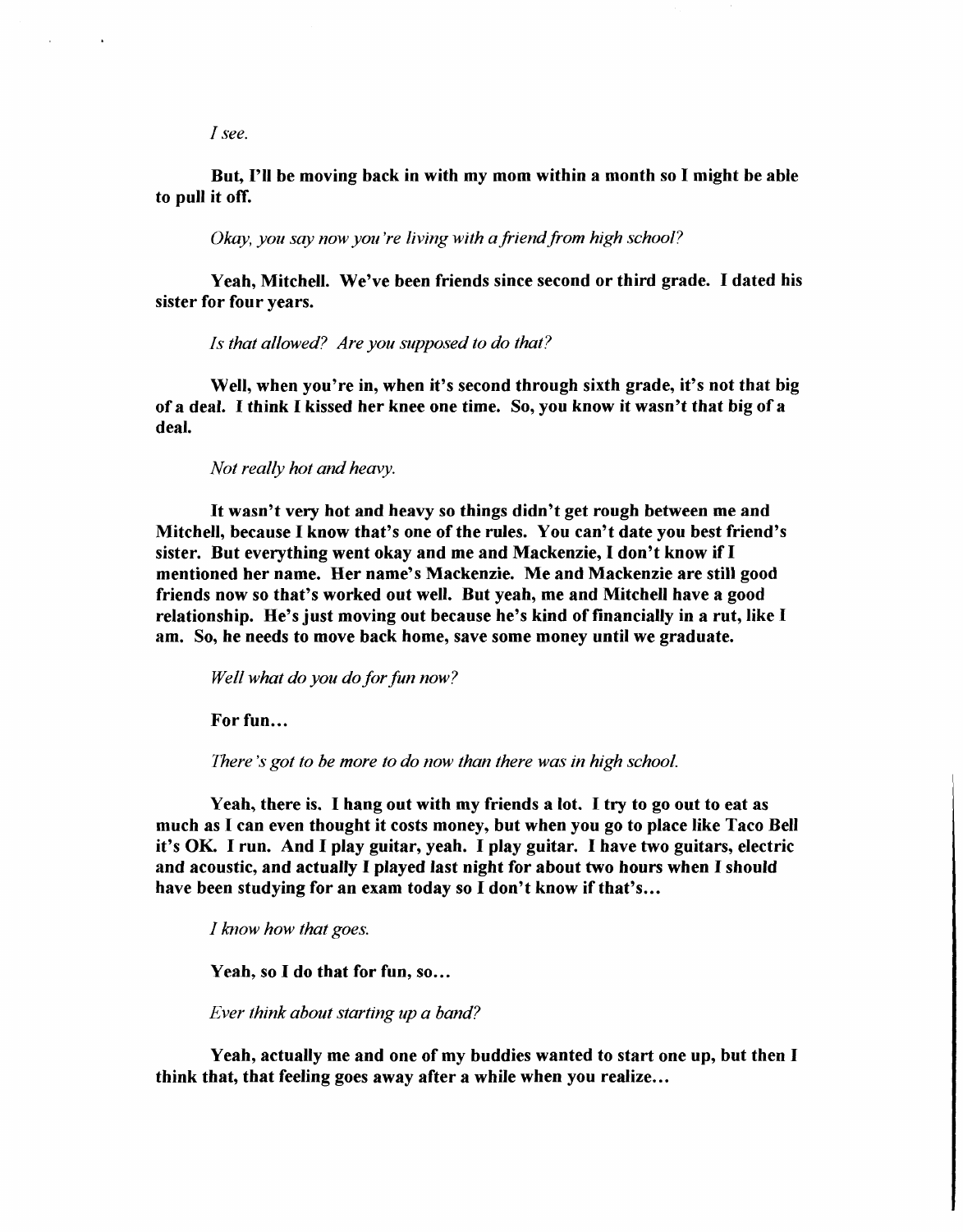*Nothing's ever going to happen?* 

Yeah, and it might be a lot, a lot of work. I mean practicing three times a week and worrying about getting gigs. It's umm, wasn't in the cards.

*Do you ever go see live shows?* 

Yeah, I try to do that as much as I can.

*Mostly here in town or ...* 

Vh, no. because no one comes to Dayton. That's the bad thing about the Miami Valley, the Dayton area, is there's not a good, not a good venue to see concerts, or we call them shows, for the bands that me and my friends like around here. It's kind of a hard rock, hardcore punk genre of music, and very few bands come into this region. There's not a big following and there's not a good venue to play at so when we do go to show it's either in Cincinnati, Columbus. Sometimes we'll go as far as Detroit, Chicago, and spend a night or two up there. Yeah, when we go to see live bands it's usually not in this area. Which is something that is frustrating because it's one of the major things I like to do to have fun.

*Do you go to movies often anywhere in Dayton?* 

No I don't and I would like to see more movies. But I do like the Neon Movies in downtown Dayton. That a great place to see films. A lot of good art is at that. A lot of good independent films, plus you can buy beer while you watch a movie. You know, that never hurts.

*So do you go downtown often?* 

Not as much as I should.

*When you do go what do you do down there?* 

We usually go to the Oregon District and have coffee, or go to the Neon, and just kind of walk around and look at all the drunk people stumbling around in the Oregon District, or you know, fun things.

*Right. Besides better music venues, is there anything else you'd like to see downtown?* 

More people. They need things downtown that attract more people. You know I guess they just opened that Schuster Center, so that'll help. But, it still doesn't attract young people, like yourself and I, in their mid, you know, low to mid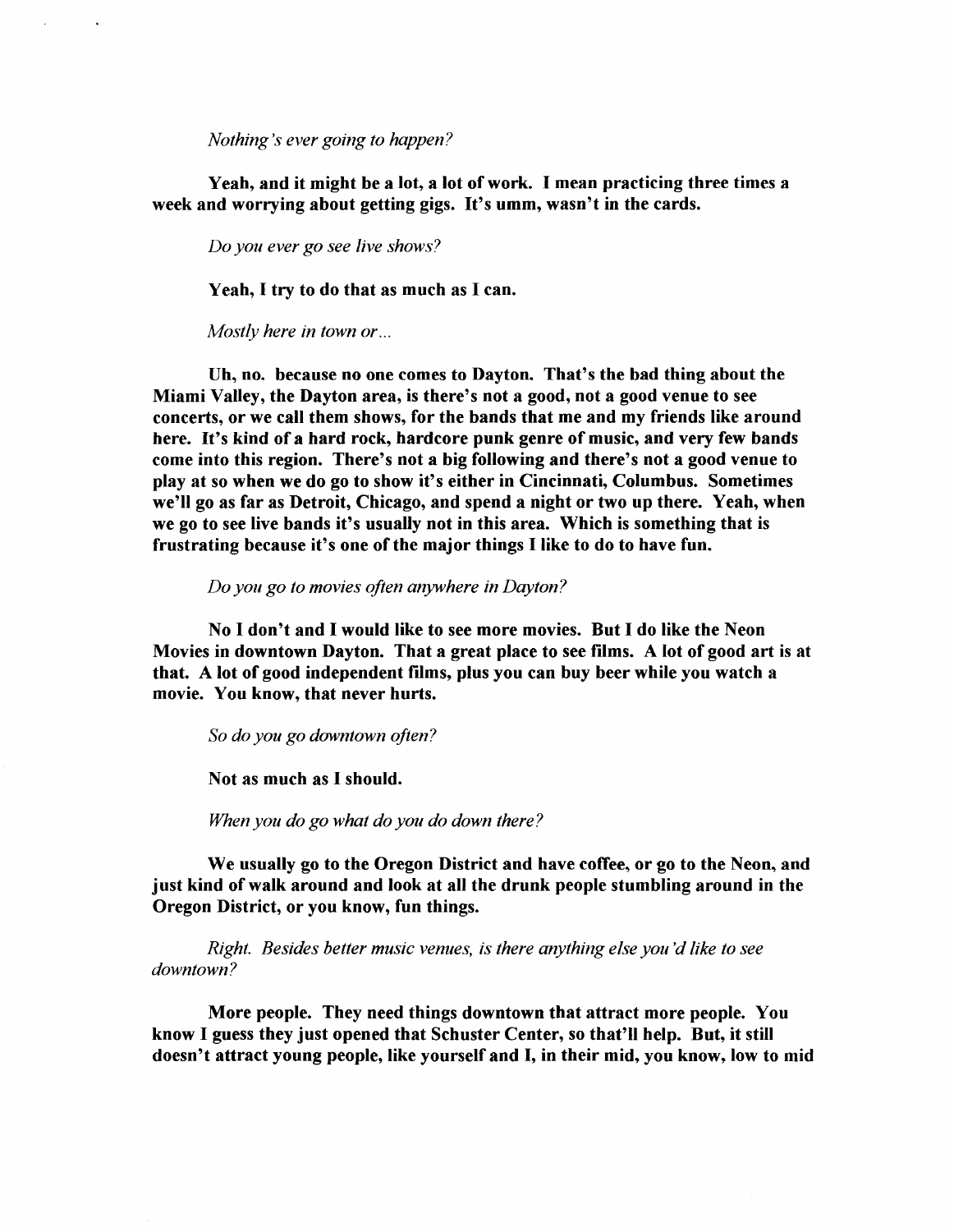twenties. I think they need more places like, like I said, like some smaller concert venues, or just have more things that young people want to go to.

*Well, let's see, what are some ofyour working or career goals in the future. Besides just landing a job when you get out of college?* 

Well...

*Do you want to stay at the high school level?* 

That's one of the major things I'm thinking right now, because I have, I think there's too much I want to tackle. I do want to teach at the high school level and then I would like to eventually earn m Ph.D. and progress and teach in college. But I don't see that until, I would really like to get some experience in high school first. And then move to college. So I'd like to be a professor, eh thirties, mid thirties but you know, who knows, that changes. I may want to stick with high school, I may want to get out of high school after one year. So, you know, I don't know, I can't put a time frame on when I can do that. Then I would also like to write, whether it's for a magazine or a novel. See I kind of want to do both. I want to do some type of writing. I also want to write a screenplay for a movie. So I have that (laughter). I have a lot of things that...

*You've got a pretty full plate.* 

I got to get to work. And you know, I kind of want to go back to school for that too. I would like to earn my Ph.D. in history, but then I would also like to go back to school to learn how to professionally write and maybe get some kind of degree in that field.. Or maybe not a degree, just take enough classes to get a good amount of experience, so that's a lot to think about now. But those are just kind of thought I'm thinking about.

*Maybe you could just be a professional student from here on out.* 

(laughter) That would be my ideal life actually, to not really work and just go to school. And maybe you know, write a screenplay, give it to Steven Spielberg, make a couple million, and then...

*Right, which that works out for most people.* 

#### Yeah, it does (laughter). That's usually how it works doesn't it?

*Where do you think you'd like to live after college? Like where you want to teach. You said a school the size ofCenterville or Beavercreek. Does it necessarily have to be something in the Miami Valley, or would you rather stay here?*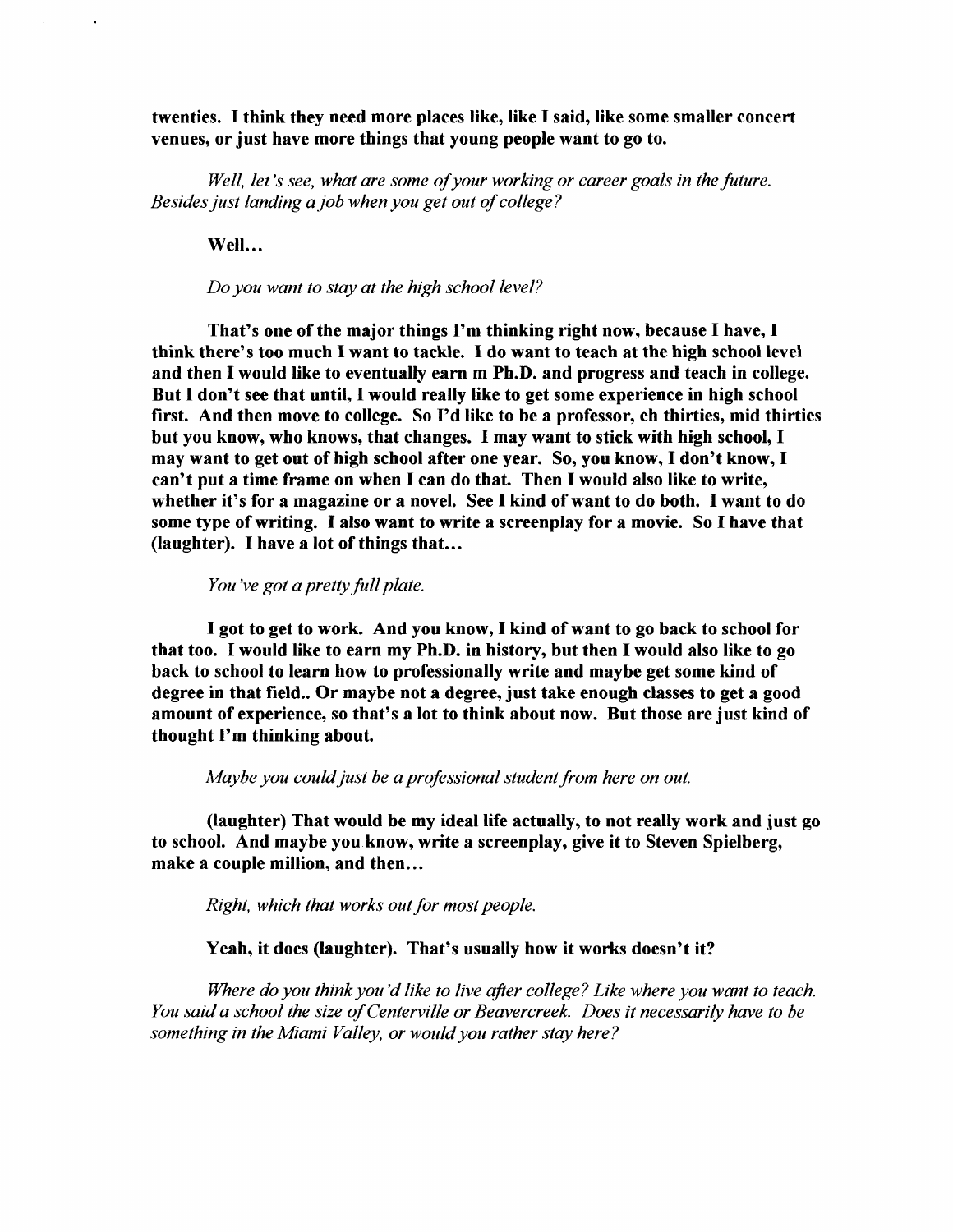No it doesn't. I would like to stay somewhat close to the Dayton area. Within a half-hour of where I live now. At least for a couple years to save up some money, see if that's what I want to do, uh teaching high school, before I move away. So, if I want to go back to school I can just come to Wright State. Because I have experience here, it's cheap. No, I can see myself moving away.

*Where?* 

Wow. Anywhere. Nowhere north. I'd say if I moved it would be south or west. California maybe, Florida.

*You want some warm weather don't you?* 

Yeah, this winters been rough. It's March and there's still a lot of snow on the ground and it's still really, really cold. It would be nice to get away from that, but who knows. Southern California would be nice, San Diego.

*What are some of your favorite places that you've been to in the U.S.?* 

Well, I haven't done much traveling, but I've been to New York City, and even thought it's cold there, that was a great time. I was only there four or five days, but it was very enjoyable. I just love the way the people were there, the way they treat each other. I know everyone says 'eh, New Yorkers are rude," but it's kind of not that way. It's just, everyone does their own thing and there's so many people and you can just sit there on the street and just watch people and be entertained. Well, at least that's the way it is for someone from a small town, like me. And Chicago, I've been to Chicago. It seems a little cold. I was there in March, but it was windy and cold. Florida, I've been to Florida a lot. I haven't been in a couple of year, but it's very enjoyable down there. The weather, the people, the Panama area. Panama City, that's probably my favorite part of Florida.

*Do you see yourselfmarried infive or ten years?* 

Wow.

*With a family?* 

Not with a family. Maybe, well I don't see myself married in five years because I would need to find a girlfriend first and then date for at least a couple years. So, I don't know. Definitely not a family, but I see myself married ten years from now. And I'm not even sure if I want children. So, I don't know yet.

They are kind of loud.

Yeah, I go see, I'm out shopping, or I go to Meijer or something, and I see a family and I see two or three children and it's enough to drive you crazy. Plus I